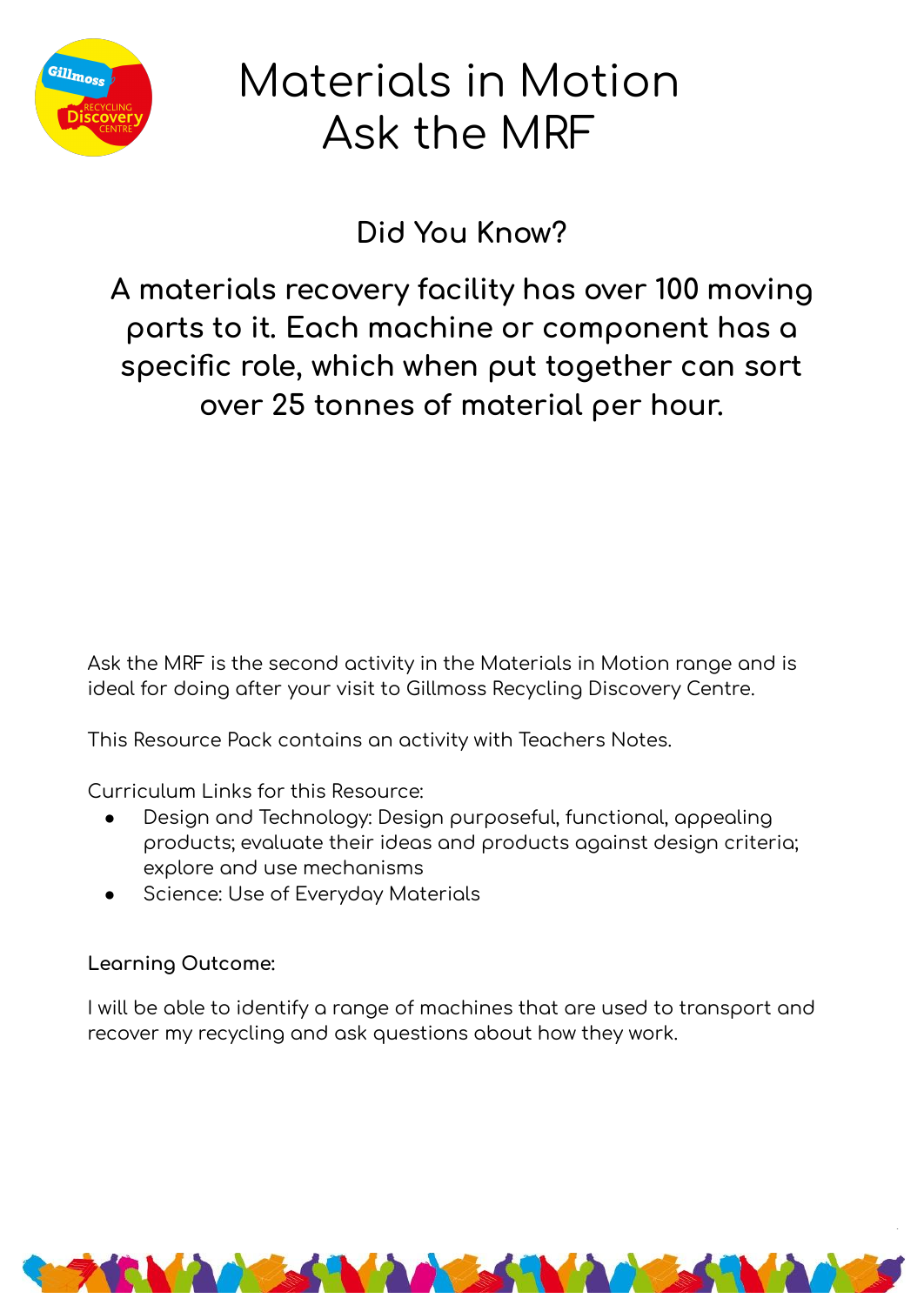

# Ask the MRF - Teacher's Notes

This is intended to be a follow-up activity, after your visit to the Recycling Discovery Centre. The class will use roleplay to generate questions about recovery process and will send some of their questions to the MRF Manager.

### **Activity 1: set up**

- You will need to clear a large-ish space in the classroom for this activity; or use the hall.
- Arrange 15 chairs to represent the main machines you saw during your visit to Gillmoss and label these. You might want to refer to the MRF Teacher's Guide **Notes to help.**
- You will need enough space for children to move around the "MRF" and for the remainder of the class to sit on the floor with a good view of the "MRF."
- Have some paper and a pen ready.

### **Activity 1: ask questions**

- 1. You will need a minimum of 12 'actors': 7 acting as if they are the materials that get delivered (paper, cardboard, food tins, drink cans, glass bottles and jars, plastic bottles and contamination); 2 actors for the pre and post sort cabins; 1 as the baler operator and 2 vehicle drivers. You could have actors for some of the actual processes too, if you wished. The remaining pupils will be watchers - watching what's happening (you can rotate during the activity, so everyone gets a turn acting and a turn watching).
- 2. Ask the actors to act out a scenario; for example:
	- Bringing the recycling from houses to Gillmoss MRF.
	- Removing contamination from the process.
	- Separating the cardboard.
	- Separating paper from the material stream.
	- Separating food tins.
	- Removing the drinks cans.
	- Removing plastic bags.
	- Baling the paper so it's ready to go to the paper recycling factory.
	- Checking the plastic bottles and baling them, ready to go to the plastic bottle factory.
	- Collecting the contamination and loading this so it can go to the Rail Transfer Station.

**TOMAGES ARE ARE ARE A SERVED** 

2